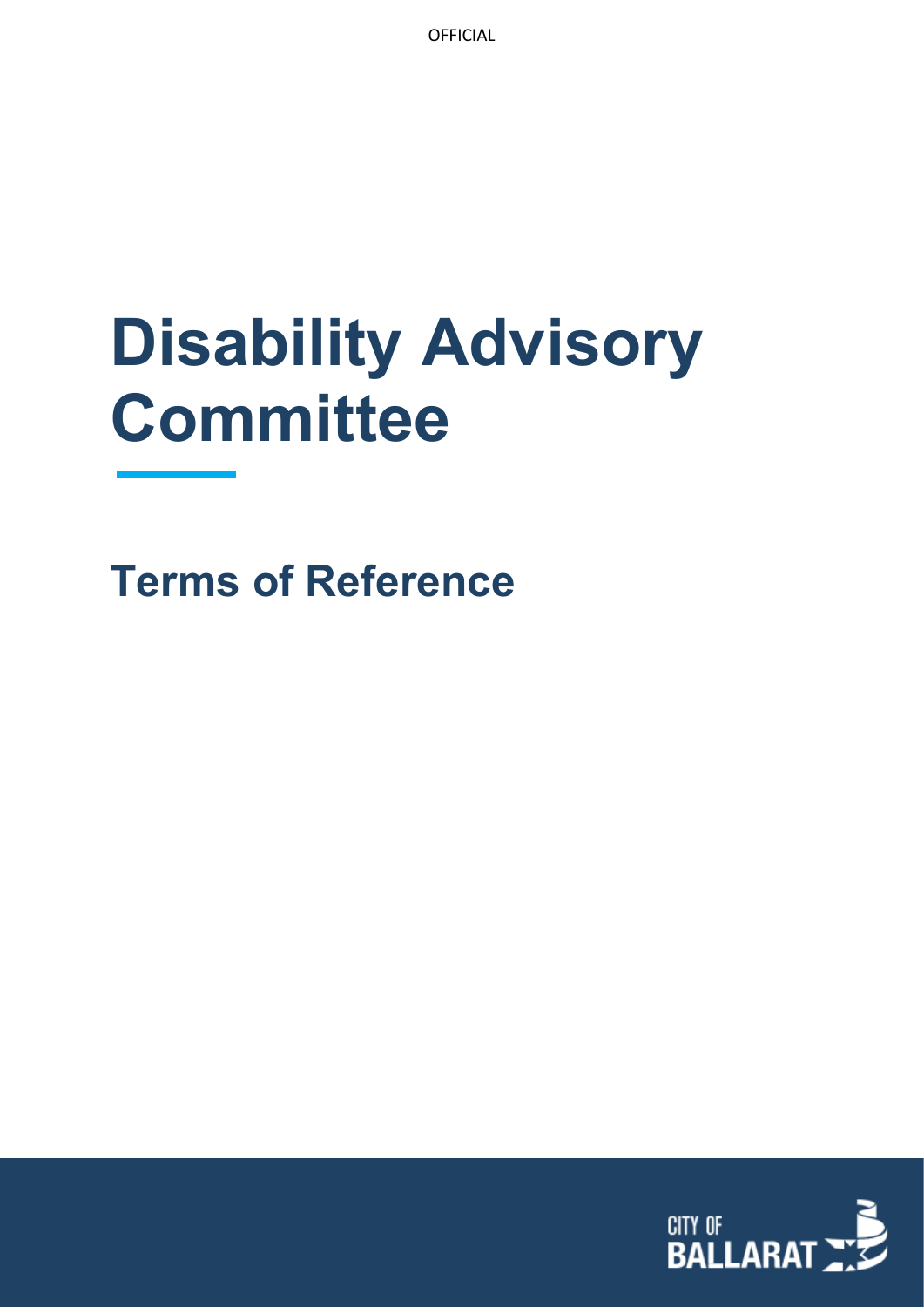

# **Contents**

| 1 <sub>1</sub>   |  |
|------------------|--|
| 2.               |  |
| $\overline{3}$ . |  |
| $\overline{4}$ . |  |
| 5.               |  |
| 6.               |  |
| $\overline{7}$ . |  |
| 8.               |  |
| 9.               |  |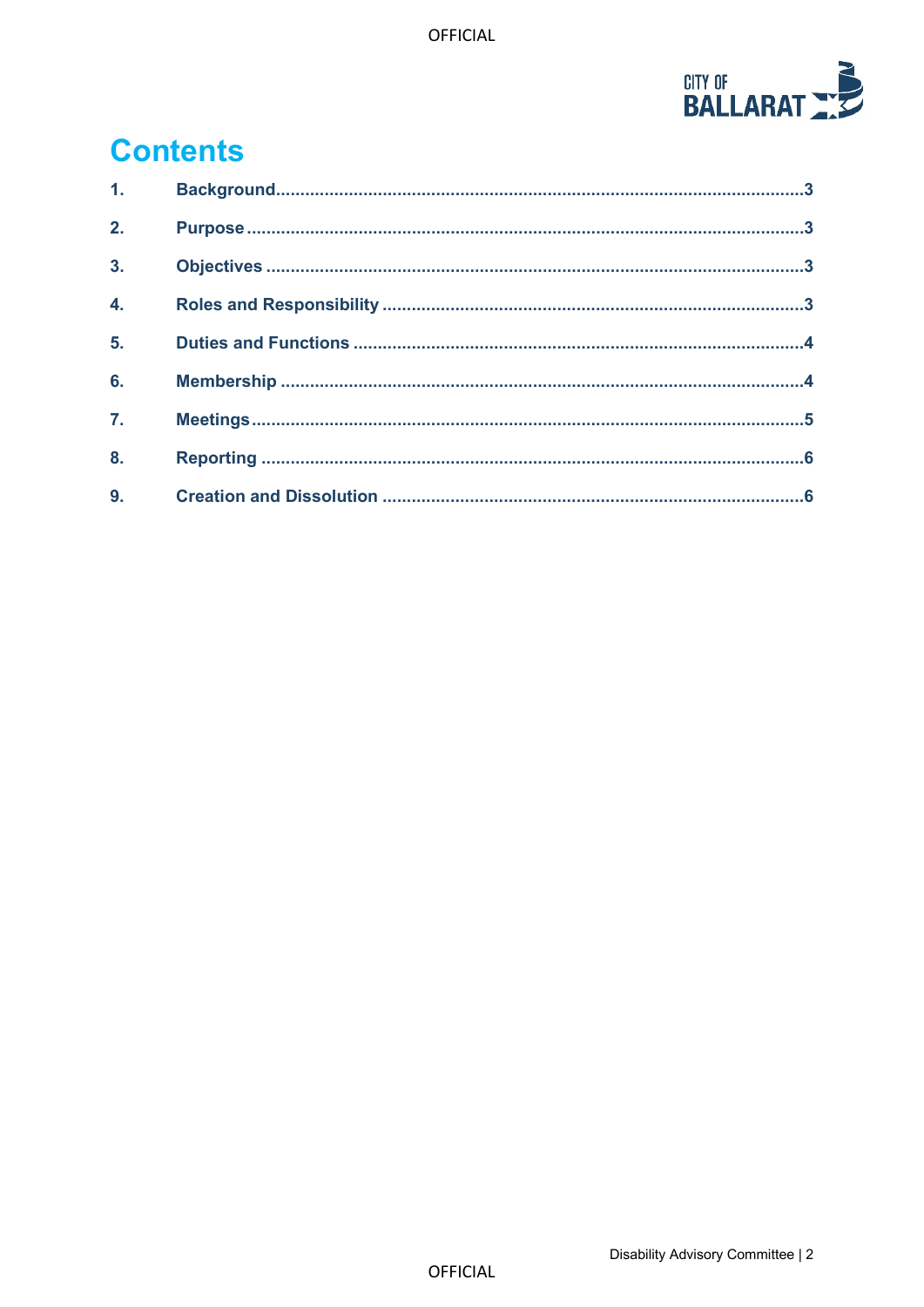

# <span id="page-2-0"></span>**1. Background**

- 1.1. By this Terms of Reference document, the Ballarat City Council (Council) establishes the Disability Advisory Committee (Committee).
- 1.2. Council will establish from time to time various Advisory Committees. The purpose of the Committee is to provide Council with expertise in relevant matters to assist its decision making for the Ballarat Community.
- 1.3. The Committee the functions and responsibilities as set out in this Terms of Reference document. The Terms of Reference document sets out the structure and basis on which the Committee can make recommendations to Council.
- 1.4. These Terms of Reference are authorised by a resolution R126/21 of Council passed on 23 June 2021.

## <span id="page-2-1"></span>**2. Purpose**

The Committee is established for the purpose of:

2.1 Providing advice to Council and Council Officers on long term strategic and systemic issues that impact on people with disabilities and their participation in community life.

# <span id="page-2-2"></span>**3. Objectives**

The objectives of the Committee are:

- 3.1 To be the peak advisory and advocacy body on issues affecting people with disabilities within the Ballarat municipality.
- 3.2. To provide advice to Council Officers on policies, plans and services that impact on people with disabilities.
- 3.3. To advocate to the Community and Council on behalf of people with disabilities.
- <span id="page-2-3"></span>3.4. To contribute to, monitor and review the implementation of Council's Disability Action Plan.
- 3.5. To partner Council in promoting disability awareness and other initiatives that assist access and inclusion and recognise the contributions of people with a disability.

# **4. Roles and Responsibility**

- 4.1. The role of the Committee is:
	- 4.1.1. have an active role in communicating community views to Council.
	- 4.1.2. participate in discussions at meetings.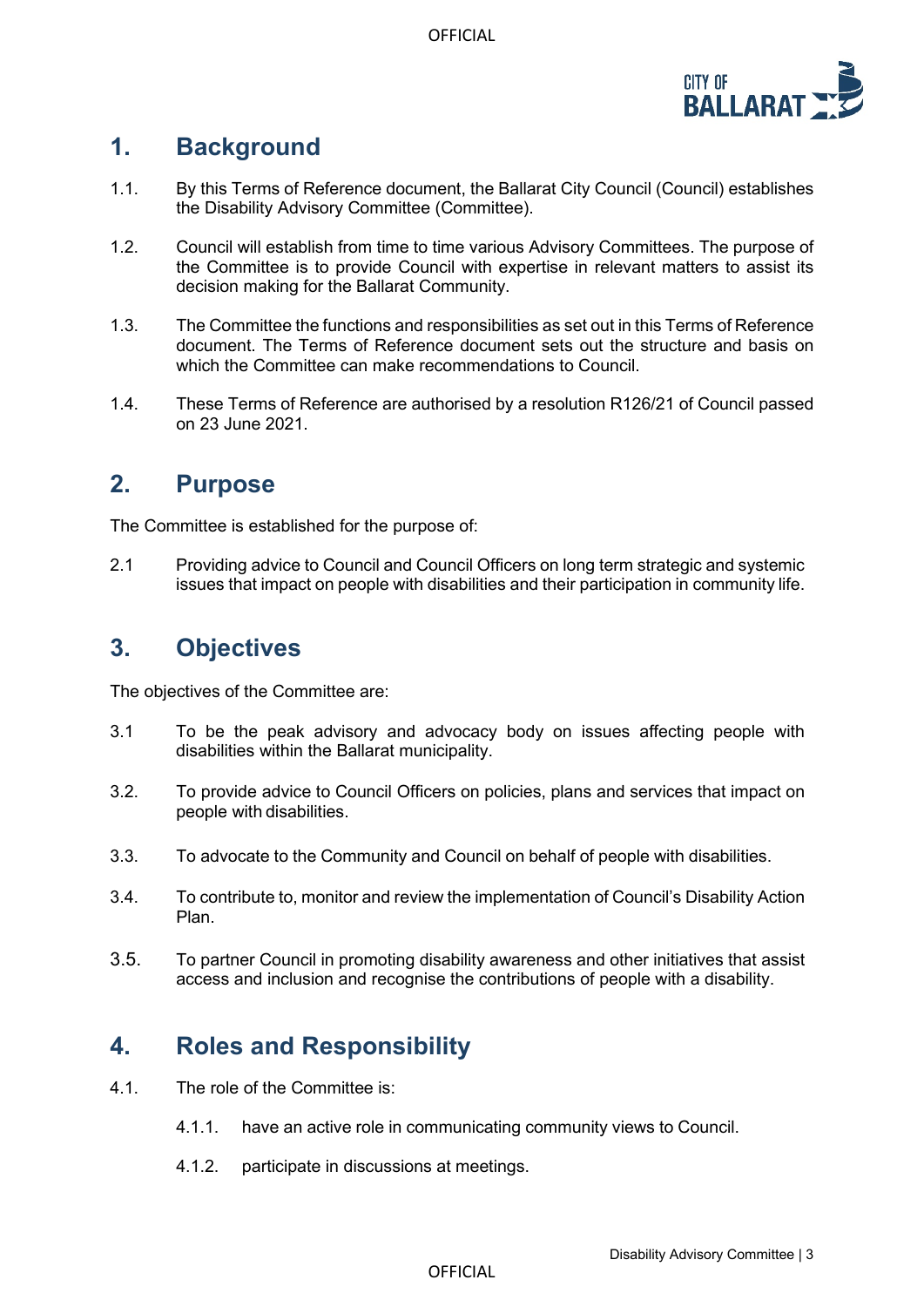

4.2. Committee members are expected to keep confidential all sensitive, commercial and personal information that the members encounter while being a member of the Committee.

#### <span id="page-3-0"></span>**5. Duties and Functions**

5.1 Committee members are at all times expected to act in accordance with their responsibilities set out in Council's Committee Policy.

#### <span id="page-3-1"></span>**6. Membership**

- 6.1. The Committee will consist of members comprising of:
	- 6.1.1 Up to twelve (12) members of the community that provide a diverse range of experiences and expertise related to disability; and
	- 6.1.2 One (1) Councillor appointed by Council
- 6.2. The Chief Executive Officer shall appoint two (2) Council Officers to provide administrative support and guidance to the Committee.
	- 6.2.1 Council Officers who attend the meetings of the Committee are to provide advice and support to the Committee and are not considered Committee members and do not have voting rights.
- 6.3. Each member of the Committee has and may exercise one equal vote on any question before the Committee for determination.
- 6.4. Council will revise the membership and voting rights of each Committee member as it sees fit.
- 6.5. Councillors, other than a Councillor appointed under clause 6.1.2, who attend a meeting are not to be classed as members of the Committee and do not have voting rights.
- 6.6. A Councillor appointed under clause 6.1.2 will be the Chairperson of the Committee.
- 6.7. If a Chairperson is not appointed under clause 6.6, as the case may be, before the Committee's first meeting, the Committee members must appoint a Chairperson at the first meeting.
- 6.8. If the Chairperson is absent from a Committee meeting, the Committee will select a temporary Chairperson to chair the Committee meeting.
- 6.9. Any Councillor can attend meetings of the Committee as an observer.
- 6.10. Casual vacancies will be filled by application or co-option, at the recommendation of a Committee member and with the endorsement at a Committee meeting. All appointments will be formally made by Council.
- 6.11. An induction session should be held at the first meeting of each year to refresh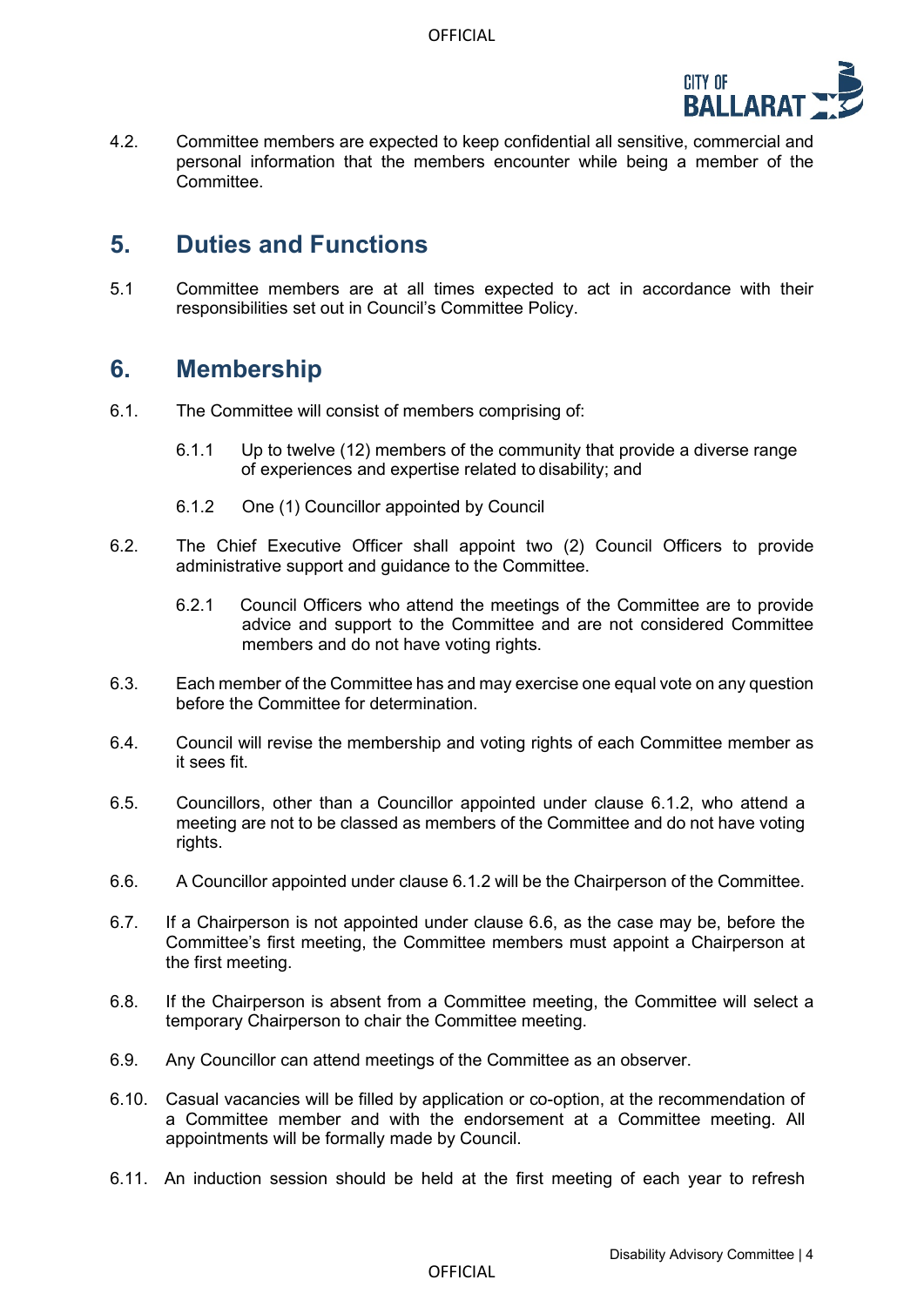

members of their responsibilities.

#### <span id="page-4-0"></span>**7. Meetings**

- 7.1 Unless Council resolves otherwise, Committee meetings must be conducted in accordance with:
	- 7.1.1 the Committee's discretion, as exercised from time to time; and
	- 7.1.2. Council's Community Consultation and Participation framework.
- 7.2 The Committee will initially meet on a bi-monthly basis. The Committee shall determine frequency throughout the terms of agreement and meetings shall occur as required or scheduled not less than annually.
- 7.3. The Chairperson is the authorised spokesperson for the Committee. A member of the Committee may be asked by the Councillor or the Committee to be a spokesperson for a nominated media purpose.
- 7.4 Council will appoint two (2) offto provide support to the committee.

The role of the Administration Support Officer will include;

7.4.1 preparing minutes of meetings of the Committee.

The role of the Council Officer will include:

- 7.4.2 acting as the contact point between Council and the Committee;
- 7.4.3 assisting with meeting the Committee's reporting requirements;
- 7.4.4 meeting with the Chairperson to review, approve and prepare the agenda for the bi-monthly meetings;
- 7.4.5 providing advice and information relevant to the Access and Inclusion Plan, priorities and key issues to the Committee;
- 7.4.6 coordinating representation of speakers, presenters and consultation for Committee meetings;
- 7.4.7 maintaining a Register of committee members, their date of appointment, reappointment, and official positions held (if any) as a committee member;
- 7.4.8 providing appropriate notifications of meetings; and
- 7.4.9 preparing agendas and other documentation required for members to actively participate on the Committee.
- 7.5. A quorum of the Committee will be half of the members plus one.